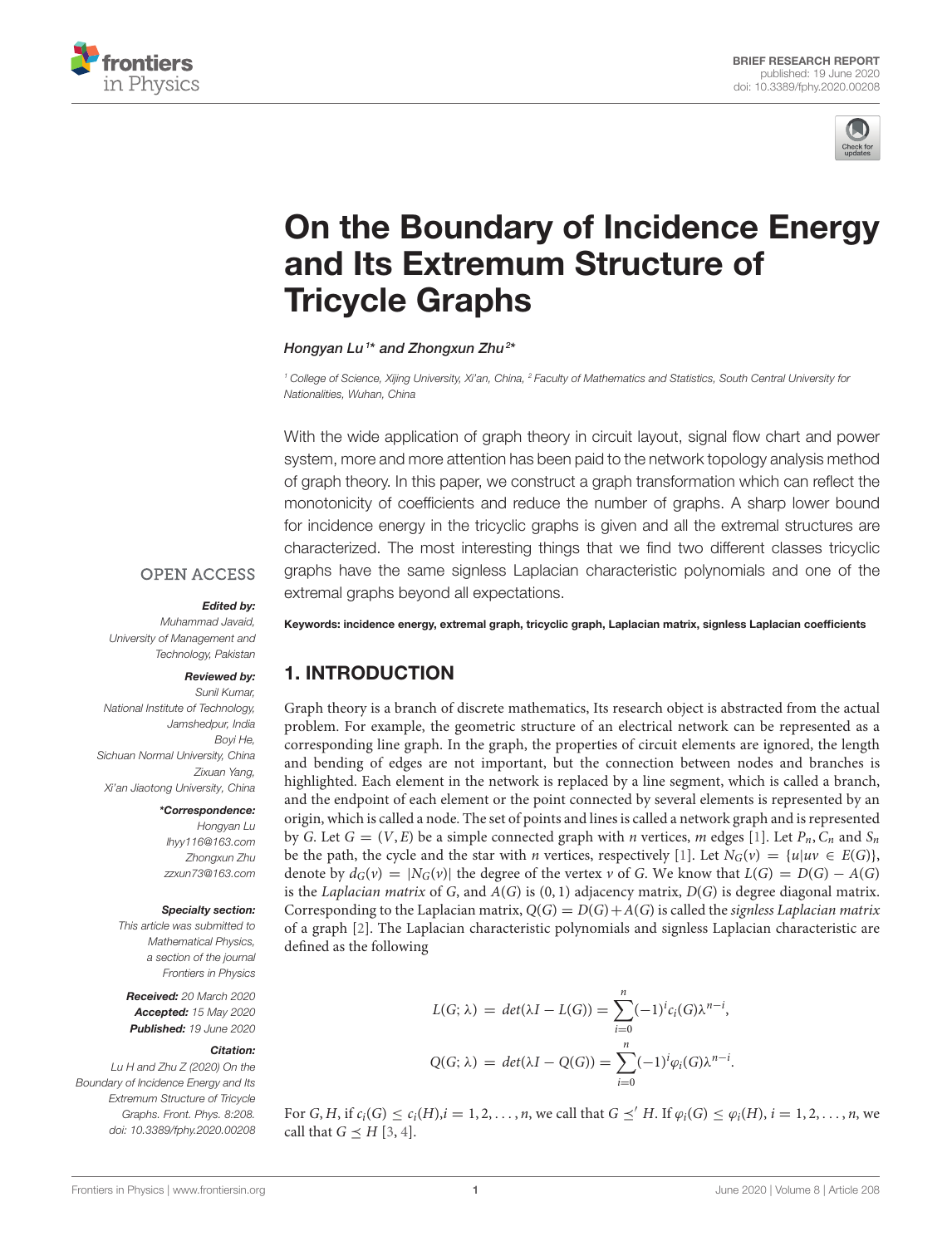Lu and Zhu Incidence Energy of Tricycle Graphs

Denote by  $\mathscr{G}_{n,m}$  the set of simple connected graphs of order *n* and size *m*. If  $m = n - 1 + c$ , G denotes a c-cyclic graph. If  $c = 0, 1, 2,$  and 3, G represents a tree, unicyclic graph, bicyclic graph and tricyclic graph, respectively [\[1\]](#page-9-0). Recently, with further research on the power system network, the study of the structure and properties of the partial ordering sets  $(\mathscr{G}_{n,m}, \preceq')$ and ( $\mathscr{G}_{n,m}$ ,  $\preceq$ ) have attracted much attention. For  $m = n - 1$ , Mohar [\[5\]](#page-9-4) proved that there is unique maximal element and unique minimal element in  $(\mathcal{G}_{n,n-1}, \leq')$ . Since  $L(G; \lambda) = Q(G; \lambda)$ for bipartite graph, then ( $\mathscr{G}_{n,n-1}, \leq$ ) has the same structure and properties as  $(\mathcal{G}_{n,n-1}, \leq')$ . For  $m = n$ , Stevanovic and Ilic [[6\]](#page-9-5) showed that there is also unique maximal element and unique minimal element in  $(\mathcal{G}_{n,n}, \leq')$ . But for  $(\mathcal{G}_{n,n}, \leq)$ , Li et al. [\[7\]](#page-9-6) given the extremal elements in ( $\mathscr{G}_{n,n}, \leq$ ). He and Shan [\[8\]](#page-9-7) obtained the unique minimal element in  $(\mathcal{G}_{n,n+1}, \leq')$ , and in Zhang and Zhang [\[3\]](#page-9-2), two minimal elements in  $(\mathscr{G}_{n,n+1}, \preceq)$  were determined by Zhang and Zhang. For simplicity, denote the class of connected tricyclic graphs order n, i.e.,  $\mathscr{G}_{n,n+2}$  by  $\mathscr{T}_n$  [\[9\]](#page-9-8). Pai et al. [\[10\]](#page-9-9) characterized the unique minimal element in  $(\mathcal{T}_n, \leq')$ . Based on these works, we focus on the structure and properties of the partial ordering sets ( $\mathcal{T}_n, \leq$ ).

### 2. PRELIMINARIES

In this section, we introduce some graphic transformations and lemmas, which will be used to prove our main results.

If a connected graph has only one cycle whose length is odd, the graph is odd unicyclic. If the components of a spanning subgraph of G are trees or odd unicyclic graphs, the subgraph is called a TU-subgraph of G [\[3\]](#page-9-2). Let H be a TU-subgraph of G, which contains c odd unicyclic graphs and s trees  $T_1, \ldots, T_s$ of orders  $n_1, \ldots, n_s$ , respectively. So the weight of  $H \omega(H) =$  $4^{c} \prod_{i=1}^{s} n_{i}$ . If there contains no tree in H, so  $\omega(H) = 4^{c}$ . If H is empty graph, there is no H, so  $\omega(H) = 0$ . We can express the signless Laplacian coefficients  $\varphi_i(G)$  by the weight of TU-subgraphs of G [\[11\]](#page-9-10).

**Lemma 2.1.** [\[12\]](#page-9-11) Let  $Q(G; \lambda)$  = det( $\lambda I - Q(G)$ ) =  $\sum_{i=0}^{n}(-1)^{i}\varphi_{i}(G)\lambda^{n-i}$  be the characteristic polynomial of the  $\sum_{H_i}^{\infty} \omega(H_i)$ ,  $i = 1, \ldots, n$ , where the summation runs over all signless Laplacian matrix of a graph G of order n. Then  $\varphi_i(G)$  = TU-subgraph  $H_i$  of G with i edges.

**Definition 1.** [\[8\]](#page-9-7) Let G be a simple connected graph with n vertices and uv be a non-pendent edge, which is not contained in any cycles of G. Let  $G_{uv} = G - \{vx | x \in N_G(v) \setminus \{u\}\} + \{ux | x \in N_G(v) \setminus \{u\}\}.$ We say that  $G_{uv}$  is an  $\alpha$ -transformation of G.

**Lemma 2.2.** [\[3\]](#page-9-2) Let G be a connected graph of order  $n \geq 4$ , and  $G_{uv}$  be obtained from G by  $\alpha$ -transformation. Then  $G_{uv} \preceq G$ , *i.e.*,  $\varphi_i(G_{uv}) \leq \varphi_i(G)$ ,  $i = 0, 1, ..., n$ , with equality if and only if either  $i \in \{0, 1, n\}$  when G is non-bipartite, or  $i \in \{0, 1, n-1, n\}$ for otherwise.

The proof of the following lemma can be found in many places in the literature (see, such as [\[13\]](#page-9-12)).

**Lemma 2.3.** [\[14\]](#page-9-13)  $L(G; \lambda) = Q(G; \lambda)$  if and only if the graph G is bipartite.

**Lemma 2.4.** [\[15\]](#page-9-14) Let  $f(\lambda)$  and  $g(\lambda)$  be two real polynomials arranged according to decreasing exponents. If their coefficients are alternate about positive and negative, then the coefficients of  $f(\lambda)g(\lambda)$  also are alternate about positive and negative.

Let G be a connected graph with at least one cycle, the base of G is represented by  $\widehat{G}$ , which is the minimal connected subgraph containing all the cycles of G [\[16\]](#page-9-15). So  $\widehat{G}$  is the unique subgraph of G, which contains no pendant vertex. G can be obtained from  $\widehat{G}$ by planting trees to some vertices of  $\widehat{G}$  [\[17\]](#page-9-16). Hoffman and Smith [\[18\]](#page-9-17) define an *internal path* of G as a walk  $u_0u_1 \ldots u_s(s \ge 1)$ , and the vertices  $u_0, u_1, \ldots, u_{s-1}$  are distinct,  $d(u_0) > 2, d(u_s) > 2$ , and  $d(u_i) = 2$ , whenever  $0 < i < s$ . An internal path is closed, if  $u_0 = u_s.$ 

**Definition 2.** [\[19\]](#page-9-18) Let  $G = (V, E)$  be a connected graph and the base of G is  $\widehat{G}$ . Let u, v, w be three consecutive vertices in an internal path of length at least 4 of  $\widehat{G}$ , which satisfy  $N_G(u) \cap N_G(v) = \emptyset$ ,  $N_G(w) \cap N_G(v) = \emptyset$  and  $N_G(u) \cap N_G(w) = \{v\}$ . We can delete all edges vz for  $z \in N_G(v) \setminus \{u, w\}$ , wz for  $z \in N_G(w)$  and add all edges uz for  $z \in (N_G(v) \cup N_G(w))\setminus \{u, v\}$  from G and get the graph  $G'(u, v, w)$ . G to  $G'(u, v, w)$  is called a  $\beta$ -transformation of G.

**Lemma 2.5.** Let  $G = (V, E)$  be a connected graph and the base of G is  $\widehat{G}$ . Let u, v, w be three consecutive vertices in an internal path of length at least  $4$  of  $G$ , and  $G'(u, v, w)$  be a graph obtained from G by  $\beta$ -transformation [\[19\]](#page-9-18). So  $G'(u, v, w) \preceq G$ , that is,  $\varphi_i(G'(u, v, w)) \leq \varphi_i(G)$  for  $i \in \{0, 1, 2, \ldots, n\}$ , with equality if and only if  $i \in \{0, 1\}$  when G is non-bipartite, and  $i \in \{0, 1, n\}$  when G is bipartite.

Proof:  $\varphi_0(G'(u, v, w)) = \varphi_0(G) = 1$  and  $\varphi_1(G'(u, v, w)) =$  $\varphi_1(G) = 2|E|$ . Moreover,  $\varphi_n(G'(u, v, w)) = \varphi_n(G) = 0$ for bipartite graph. Now assume that  $2 \le i \le n$ . Let  $\mathcal{H}$  and  $\mathcal{H}$  be the set of all TU-subgraphs of  $G'(u, v, w)$  and G with i edges, respectively. For an arbitrary TU-subgraph  $H' \in \mathcal{H}$ , denote by the R' connected component of  $H'$ containing u [\[3\]](#page-9-2). Let  $\hat{f} : \mathcal{H} \to \mathcal{H}$  with  $H' \to H = f(H')$ , where  $V(H) = V(H')$  and

$$
E(H) = E(H') - \{ux | x \in N_{R'}(u) \cap N_G(v)\} - \{ux | x \in N_{R'}(u) \cap N_G(w) \setminus \{v\}\} + \{vx | x \in N_{R'}(u) \cap N_G(v)\} + \{wx | x \in N_{R'}(u) \cap N_G(w) \setminus \{v\}\}.
$$

Then f is injective from  $\mathcal{H} \rightarrow \mathcal{H}$ .

**Case 1.**  $u, v, w$  belongs the component S'. So  $f(S')$  is a component of H, which in the same order as S'. Then  $\omega(H)$  =  $\omega(H').$ 

**Case 2.**  $u, v, w$  belong to at least two components of  $H'$ .

**Case 2.1.**  $u$  is not in an odd unicyclic component of  $H'$ . Then  $u$  is contained in a tree component of  $H'$ . Assume that there exist  $x_1 + 1$  vertices in the connected component which contains u in  $H - uv$  [\[3\]](#page-9-2),  $x_2 + 1$  vertices in the connected component which contains w in  $H - wv$  and  $x_3 + 1$  vertices in the connected component which contains v in  $H - uv - vw$ , where  $x_1, x_2, x_3 \geq 0$ . Let  $N$  indicate the weight of the components of  $H'$ , which contain no  $u, v, w$ .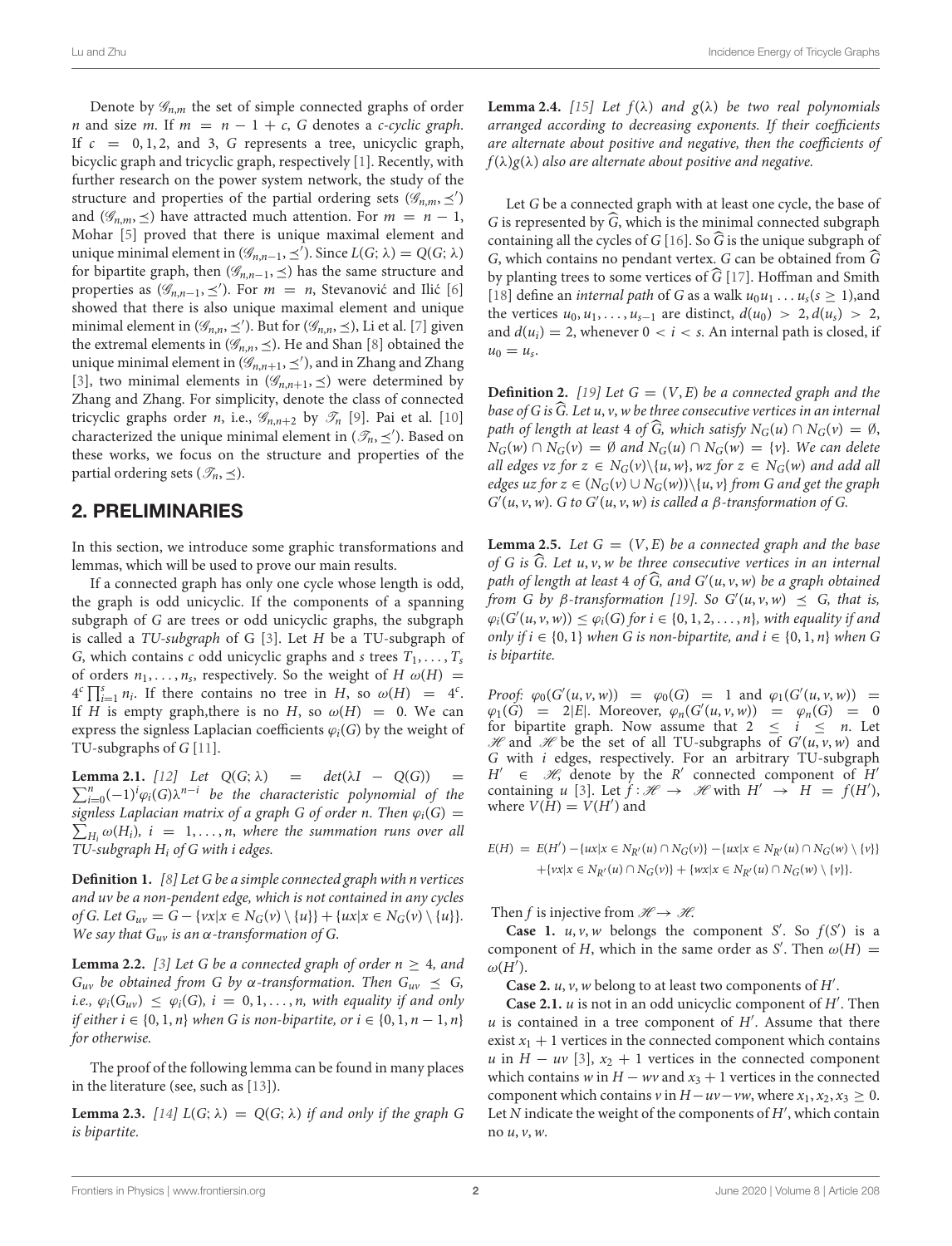(i) If  $uv \in E(H')$  and  $uv \notin E(H')$ , then

$$
\omega(H') = (x_1 + x_2 + x_3 + 2) \cdot 1 \cdot N,
$$
  
\n
$$
\omega(H) = (x_1 + x_3 + 2)(x_2 + 1) \cdot 1 \cdot N,
$$
  
\n
$$
\omega(H) - \omega(H') = x_2(x_1 + x_3 + 1)N \ge 0.
$$

(ii) If  $uv \notin E(H')$  and  $uw \in E(H')$ , then

$$
\omega(H') = (x_1 + x_2 + x_3 + 2) \cdot 1 \cdot N,
$$
  
\n
$$
\omega(H) = (x_2 + x_3 + 2)(x_1 + 1) \cdot N,
$$
  
\n
$$
\omega(H) - \omega(H') = x_1(x_2 + x_3 + 1)N \ge 0.
$$

(iii) If  $uv \notin E(H')$ anduw  $\notin E(H')$ , then

$$
\omega(H') = (x_1 + x_2 + x_3 + 1) \cdot 1 \cdot 1 \cdot N,
$$
  
\n
$$
\omega(H) = (x_1 + 1)(x_2 + 1)(x_3 + 1) \cdot N,
$$
  
\n
$$
\omega(H) - \omega(H') = (x_1x_2x_3 + x_1x_2 + x_1x_3 + x_2x_3 - 1)N \ge 0.
$$

**Case 2.2.**  $u$  is in an odd unicyclic component S' of  $H'$ . Let  $C'$  be a subgraph of S ′ , which corresponds to an odd cycle C in G.

(i) If  $uv \notin E(H')$ ,  $uw \notin E(H')$ , and  $C = C'$ , let S be the component containing  $C$  in  $H$ . So there are the same components in  $H'$  and  $H$ , except for  $S'$ ,  $\{v\}$ ,  $\{w\}$  in  $H'$ , which correspond to the component S containing  $u$ , two components  $S_1$  containing  $v$  and  $S_2$  containing w of order at least 1, respectively, in H. If  $uv \notin E(H')$ ,  $uw \notin E(H')$ , and  $C \neq C'$ . So there are the same components in  $H'$  and  $H$ , except for  $S'$ ,  $\{v\}$ ,  $\{w\}$  in  $H'$ , which correspond to two tree components  $S_1$  containing  $u, w$  of order at least 4 since  $u$ ,  $v$ ,  $w$  are three consecutive vertices in an internal path of length at least 4 of  $\widehat{G}$ , and  $S_2$  containing v of order at least 1, in H. So

$$
\omega(H') = 4 \cdot 1 \cdot 1 \cdot N,
$$
  
\n
$$
\omega(H) \ge 4 \cdot 1 \cdot 1 \cdot N,
$$
  
\n
$$
\omega(H) - \omega(H') \ge 0.
$$

(ii) If  $uv \notin E(H')$ ,  $uw \in E(H')$  or  $uv \in E(H')$ ,  $uw \notin E(H')$ , and  $C = C'$ , So there are the same components in H' and H, except for  $S'$ ,  $\{v\}$  or  $\{w\}$  in  $H'$ , which correspond to an odd unicyclic component S containing C and a tree component  $S_1$  containing v,w of order at least 2. So

$$
\omega(H') = 4 \cdot 1 \cdot N,
$$
  
\n
$$
\omega(H) \ge 4 \cdot 2 \cdot N,
$$
  
\n
$$
\omega(H) - \omega(H') \ge 4N > 0.
$$

If  $uv \notin E(H')$ ,  $uw \in E(H')$  or  $uv \in E(H')$ ,  $uw \notin E(H')$ , and  $C \neq C'$ , So there are the same components in H' and H, except for  $S'$ ,  $\{v\}$  or  $\{w\}$  in  $H'$ , which correspond to a tree component  $S$ containing  $u$ ,  $v$ ,  $w$  of order at least 5. So

$$
\omega(H') = 4 \cdot 1 \cdot N,
$$
  
\n
$$
\omega(H) \ge 4 \cdot N,
$$
  
\n
$$
\omega(H) - \omega(H') \ge 0.
$$

Then by Lemma 2.1, we have  $\varphi_i(G'(u, v, w)) = \sum_{H'_i \in \mathscr{G}} \omega(H'_i) \leq$  $\sum_{H_i \in \mathscr{G}} \omega(H_i) = \varphi_i(G)$ 

Hence the results hold. 
$$
\Box
$$

Similarly, we can prove the following result.

**Lemma 2.6.** [\[19\]](#page-9-18) Let  $G = (V, E)$  be a connected graph with base  $\widehat{G}$ . Let u, v, w be three consecutive vertices in an internal path P  $=$  $u_1u_2 \ldots u_k$  with  $k = 4$  of G and  $u_1u_k \notin E(G)$ . Let  $G'(u, v, w)$  be a graph obtained from G by β-transformation, then  $G'(u, v, w) \preceq G$ , that is,  $\varphi_i(G'(u, v, w)) \leq \varphi_i(G)$  for  $i \in \{0, 1, 2, ..., n\}$ , with equality if and only if  $i \in \{0, 1\}$  when G is non-bipartite, and  $i \in \{0, 1, n\}$ when G is bipartite.

By Li et al. [\[20\]](#page-9-19), There are the following four types of bases in tricyclic graphs(as shown in **[Figures 1](#page-3-0)–[4](#page-3-3)**):  $G_j^3(j)$  $1, \ldots, 7$ ,  $G_j^4 (j = 1, \ldots, 4)$ ,  $G_j^6 (j = 1, \ldots, 3)$  and  $G_1^7$ . Let

$$
\mathcal{P}_n^{\lambda} = \{G|\widehat{G} \cong G_j^3, j \in \{1, \dots, 7\}\}; \quad \mathcal{P}_n^{\lambda} = \{G|\widehat{G} \cong G_j^4, j \in \{1, \dots, 4\}\};
$$
  

$$
\mathcal{P}_n^{\beta} = \{G|\widehat{G} \cong G_j^{\beta}, j \in \{1, \dots, 3\}\}; \quad \mathcal{P}_n^{\gamma} = \{G|\widehat{G} \cong G_1^7\}.
$$

Then  $\mathcal{T}_n = \mathcal{T}_n^3 \cup \mathcal{T}_n^4 \cup \mathcal{T}_n^6 \cup \mathcal{T}_n^7$ .

Let  $T_1^3(n - 7, 0, 0, 0, 0, 0, 0), T_1^4(n - 6, 0, 0, 0, 0, 0), T_1^6(n -$ 5, 0, 0, 0, 0) and  $T_1^7(n - 4, 0, 0, 0)$  be the graphs as shown in **[Figure 5](#page-4-0)**.

**Lemma 2.7.** [\[10\]](#page-9-9)

- (i) If  $G \in \mathcal{P}_n^3$ , then for every  $i = 0, 1, ..., n$ ,  $c_i(G) \ge c_i(T_1^3(n -$ (i) If  $G \in \mathcal{P}_n^h$ , then for every  $i = 0, 1, ..., n$ ,  $c_i(G) \ge c_i(\frac{1}{1}n - 7, 0, 0, 0, 0, 0)$ ), with equality if and only if  $i \in \{0, 1, n\}$ .<br>(ii) If  $G \in \mathcal{P}_n^h$ , then for every  $i = 0, 1, ..., n$ ,  $c_i(G) \ge c_i(T_1^4(n - 1))$
- 
- 6, 0, 0, 0, 0)), with equality if and only if  $i \in \{0, 1, n\}$ .<br>
(iii) If  $G \in \mathcal{I}_n^6$ , then for every  $i = 0, 1, ..., n$ ,  $c_i(G) \ge c_i(T_1^6(n -$
- 5, 0, 0, 0, 0)), with equality if and only if  $i \in \{0, 1, n\}$ .<br>(iv) If  $G \in \mathcal{I}_n$ , then for every  $i = 0, 1, ..., n$ ,  $c_i(G) \ge c_i(T_1^7(n -$ 4, 0, 0, 0)), with equality if and only if  $i \in \{0, 1, n\}$ .

For  $i = 3, 4, 6, 7$ , let  $\mathcal{I}_n^{i,e}$  (resp.,  $\mathcal{I}_n^{i,o}$ ) be the set of bipartite tricyclic graphs (resp., non-bipartite tricyclic graphs) in  $\mathcal{I}_n^i$ , then  $\mathscr{T}_n^i = \mathscr{T}_n^{i.e} \cup \mathscr{T}_n^{i.o}$ . From lemmas 2.3 and 2.7, we get

**Corollary 2.8.** [\[10\]](#page-9-9)

- (i) If  $G \in \mathcal{P}_n^{3,\varepsilon}$ , then for every  $i = 0, 1, ..., n$ ,  $\varphi_i(G) \ge \varphi_i(T_1^3(n -$ (i) If  $G \in \mathcal{S}_n^n$ , then for every  $i = 0, 1, ..., n$ ,  $\psi_i(G) \geq \psi_i(\tau_1(n-7, 0, 0, 0, 0, 0))$ , with equality if and only if  $i \in \{0, 1, n\}$ .<br>(ii) If  $G \in \mathcal{S}_n^{n_e}$ , then for every  $i = 0, 1, ..., n$ ,  $\varphi_i(G) \geq \varphi_i(T_1^4(n-7, 0, 0,$
- 
- 6, 0, 0, 0, 0, 0)), with equality if and only if  $i \in \{0, 1, n\}$ .<br>(iii) If  $G \in \mathcal{S}_n^{6,\epsilon}$ , then for every  $i = 0, 1, ..., n$ ,  $\varphi_i(G) \ge \varphi_i(T_1^6(n \epsilon)$ 5, 0, 0, 0, 0)), with equality if and only if  $i \in \{0, 1, n\}$ .<br>(iv) If  $G \in \mathcal{I}_n^{\gamma,\theta}$ , then for every  $i = 0, 1, ..., n$ ,  $\varphi_i(G) \geq \varphi_i(T_1^{\gamma}(n -$
- 4, 0, 0, 0)), with equality if and only if  $i \in \{0, 1, n\}$ .

**Theorem 2.9.** [\[10\]](#page-9-9) Let G be a connected tricyclic graph on n vertices and i be an integer,  $0 \le i \le n$ . Then  $c_i(G) \ge c_i(T_1^7(n (4, 0, 0, 0)$ .

Repeated by lemmas 2.2, 2.5, and 2.6, we get the following conclusion

**Theorem 2.10.** Let G be a graph in  $\mathcal{P}_n^{3,0} \cup \mathcal{P}_n^{4,0} \cup \mathcal{P}_n^{6,0} \cup \mathcal{P}_n^{7,0}$ . So there is a tricyclic graph G' with order n, such that  $G' \preceq G$ , The base of G' is one of graphs in  $\{T_i^3 | j = 1, 2, ..., 9\} \cup \{T_i^4 | j = 1, 2, ...\}$  $\{1, 2, \ldots, 20\} \cup \{T_i^6 | j = 1, 2, \ldots, 24\} \cup \{T_i^7 | j = 1, 2, \ldots, 7\}$  (these base graphs are as shown in **[Figures 7](#page-7-0)**[–](#page-7-1)**[9](#page-8-0)**.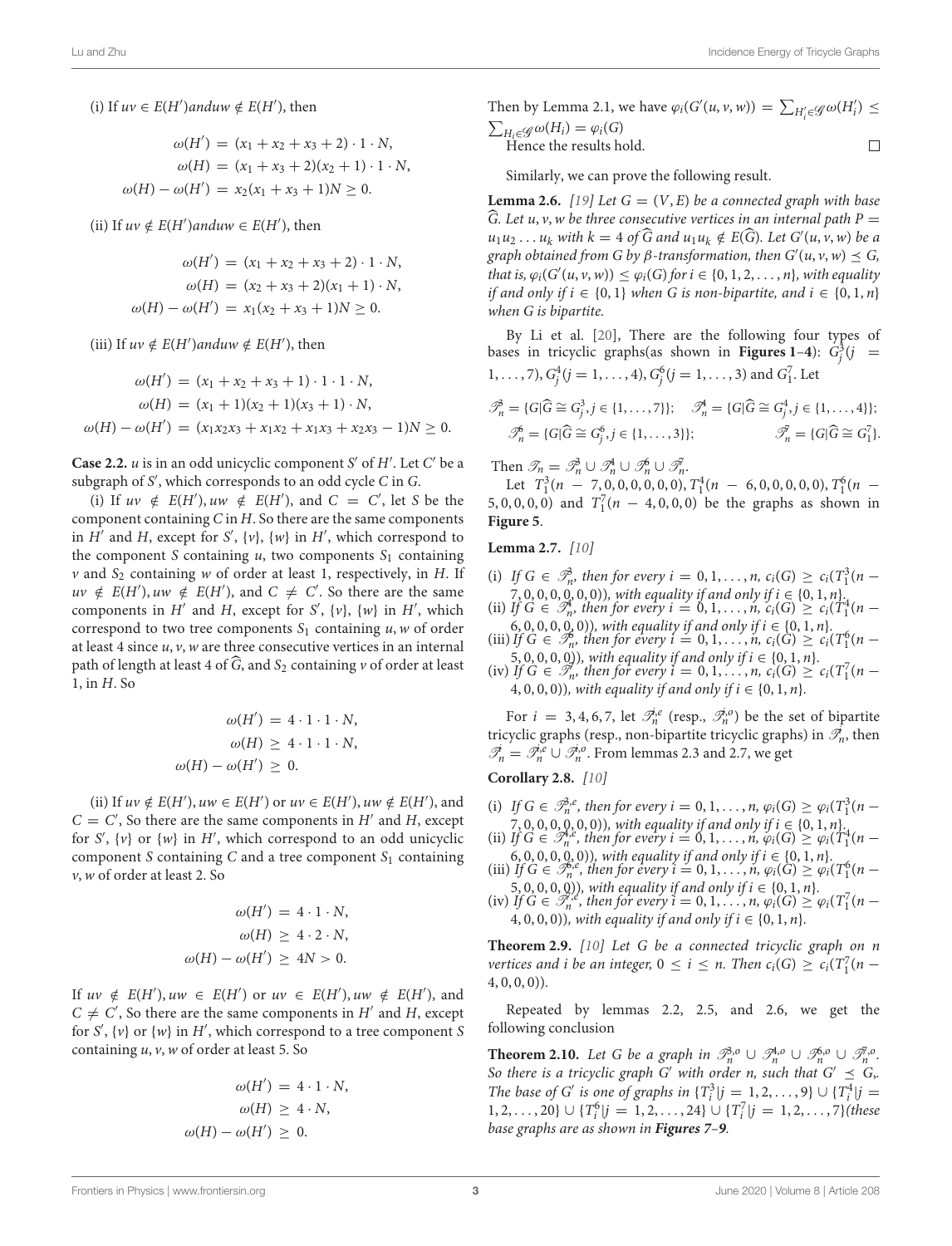<span id="page-3-0"></span>

<span id="page-3-1"></span>![](_page_3_Figure_3.jpeg)

### <span id="page-3-2"></span>3. THE SIGNLESS LAPLACIAN COEFFICIENTS OF GRAPHS IN  $T_N$

Now we consider the minimal element in the partial ordering set  $(\mathscr{T}_n, \preceq)$ .

For  $i = 1, 2, ..., 9$ , let  $T_i^3(s_1, s_2, ..., s_{|T_i^3|})$  be the graph obtained from  $T_i^3$  (as shown in **[Figure 6](#page-4-1)**) by attaching  $s_j$  pendent edges at  $u_j (j = 1, 2, ..., |T_i^3|)$ , where  $n = s_1 + s_2 + \cdots + s_{|T_i^3|} + |T_i^3|$ .

**Lemma 3.1.**  $For j = 1, 2, ..., 9, T_j^3(s_1 + s_2 + ... + s_{|T_j^3|}, 0, ..., 0) \le$  $T_j^3(s_1, s_2, \ldots, s_{|T_j^3|}),$  that is,  $\phi_i(T_j^3(s_1 + s_2 + \cdots + s_{|T_j^3|}, 0, \ldots, 0)) \le$  $\phi_i(T^3_j(s_1,s_2,\ldots,s_{|T^3_j|})), i\,=\,0,1,\ldots,n.$  The equality holds if and only if  $s_2 = \cdots = s_{|T_j^3|} = 0$ .

*Proof:* For convenience, let  $G = T_j^3(s_1, s_2, \ldots, s_{|T_j^3|})$  and  $G' =$  $T_j^3(s_1 + s_2 + \cdots + s_{|T_j^3|}, 0, \ldots, 0)$  for  $j = 1, 2, \ldots, 9$ . Note that  $\phi_0(G) = 1 = \phi_0(G'), \phi_1(G) = 2(n + 2) = \phi_1(G').$  For  $2 \le i \le n$ ,

![](_page_3_Figure_9.jpeg)

<span id="page-3-3"></span>let  $\mathcal{H}$  and  $\mathcal{H}$  be the set of all TU-subgraphs of  $G'$  and  $G$  with exactly i edges, respectively [\[3\]](#page-9-2). Let

> $\mathscr{H}^{(1)} = \{H' \in \mathscr{H} | H' \text{ contains no odd cycle}\},\$  $\mathscr{H}^{(2)} = \{H' \in \mathscr{H} | H' \text{ contains an odd cycle}\},\$  $\mathscr{H}^{(3)} = \{H' \in \mathscr{H} | H' \text{ contains two odd cycles}\}.$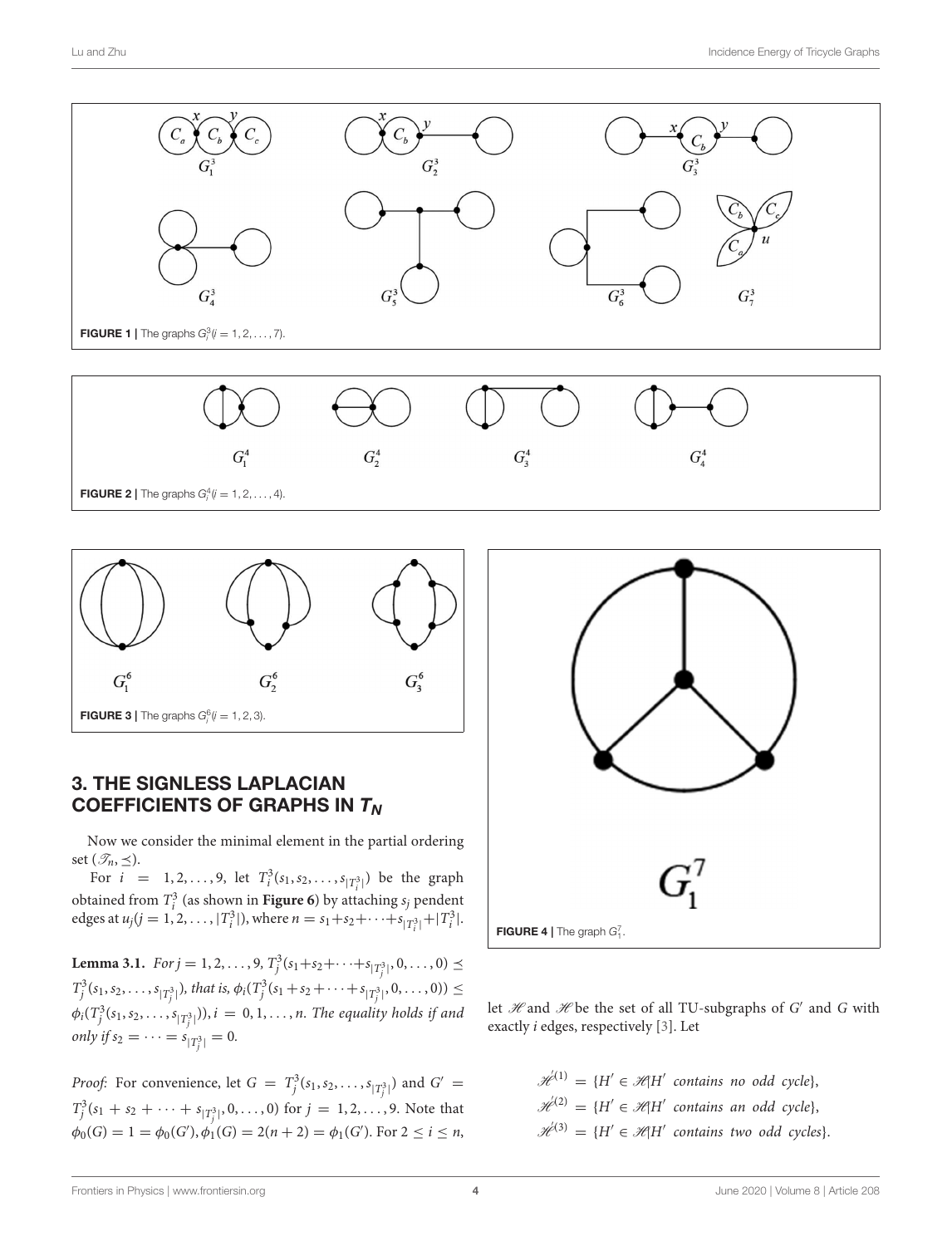<span id="page-4-0"></span>![](_page_4_Figure_2.jpeg)

<span id="page-4-1"></span>Similarly for  $\mathcal{H}^{(1)}$ ,  $\mathcal{H}^{(2)}$ , and  $\mathcal{H}^{(3)}$ . We only prove the case for  $j = 1$ , the others can be proved similarly.

Let  $f: \mathcal{H} \to \mathcal{H}$  with  $H' \to H = f(H')$ , where  $V(H) =$  $V(H')$  and

$$
E(H') = E(H) - \{u_1x | x \in N_{R'}(u_1) \cap N_G(u_2) \setminus \{u_3\}\} - \{u_1x | x \in N_{R'}(u_1) \cap N_G(u_3) \setminus \{u_2\}\} - \{u_1x | x \in N_{R'}(u_1) \cap N_G(u_4) \setminus \{u_5\}\} - \{u_1x | x \in N_{R'}(u_1) \cap N_G(u_5) \setminus \{u_4\}\} - \{u_1x | x \in N_{R'}(u_1) \cap N_G(u_6) \setminus \{u_7\}\} - \{u_1x | x \in N_{R'}(u_1) \cap N_G(u_7) \setminus \{u_6\}\} + \{u_2x | x \in N_{R'}(u_1) \cap N_G(u_2) \setminus \{u_3\}\} + \{u_3x | x \in N_{R'}(u_1) \cap N_G(u_3) \setminus \{u_2\}\} + \{u_4x | x \in N_{R'}(u_1) \cap N_G(u_4) \setminus \{u_5\}\} + \{u_5x | x \in N_{R'}(u_1) \cap N_G(u_5) \setminus \{u_4\}\} + \{u_6x | x \in N_{R'}(u_1) \cap N_G(u_6) \setminus \{u_7\}\} + \{u_7x | x \in N_{R'}(u_1) \cap N_G(u_7) \setminus \{u_6\}\}
$$

for  $R'$  being a component of  $H'$  containing  $u_1$ . Obviously,  $f$  is injective and  $f(\mathscr{H}^{(k)}) \subseteq \mathscr{H}^{(k)}$  for  $j = 1, 2, 3$ . From the procedure of proof in Theorem 3.1 [\[10\]](#page-9-9), we have

$$
\sum_{H' \in \mathcal{H}^{(1)}} \omega(H') < \sum_{H \in \mathcal{H}^{(1)}} \omega(H).
$$

Note that  $\mathcal{H}^{(3)} = \emptyset$  for  $j = 1$ . For  $H' \in \mathcal{H}^{(2)}$ , without loss of generality, we assume that R' contains  $C_3 = u_1 u_2 u_3 u_1$  as a

subgraph. Let  $R$  be the component of  $H$  corresponding to  $R'$ , obviously, R also contains  $C_3 = u_1u_2u_3u_1$ . It is obvious that H′ , H have the same number of components and the product of the order of components which contain no  $u_i(i = 1, 2, \ldots, 7)$  of  $H'$  is the same as H. The order of the tree components of  $H'$ , which include at least one of  $u_i(i = 4, \ldots, 7)$  are no more than the corresponding ones of H, then  $\omega(f(H')) \geq \omega(H')$ . Hence

$$
\phi_i(G) = \sum_{H \in \mathcal{H}^{(3)}} \omega(H) + \sum_{H \in \mathcal{H}^{(3)}} \omega(H) + \sum_{H \in \mathcal{H}^{(3)}} \omega(H)
$$
  
\n
$$
\geq \sum_{H' \in \mathcal{H}^{(1)}} \omega(H') + \sum_{H' \in \mathcal{H}^{(2)}} \omega(H') + \sum_{H' \in \mathcal{H}^{(3)}} \omega(H') = \phi_i(G').
$$

The equality holds if and only if  $s_2 = \cdots = s_7 = 0$ .

 $\Box$ 

For  $i = 1, 2, ..., 20$ , let  $T_i^4(s_1, s_2, ..., s_{|T_i^4|})$  be the graph obtained from  $T_i^4$  (as shown in **Figure** 7) by attaching  $s_j$  pendent edges at  $u_j(j = 1, 2, ..., |T_1^4|)$ , where  $n = s_1 + s_2 + ... + s_{|T_1^4|} + |T_1^4|$ . Similar to the proof of Lemma 3.1, we have

**Lemma 3.2.** For  $j = 1, 2, ..., 20, T_j^4(s_1 + s_2 + \cdots +$  $s_{|T^4_j|}, 0, \ldots, 0) \preceq T^4_j(s_1, s_2, \ldots, s_{|T^4_j|}),$  that is,  $\phi_i(T^4_j(s_1 + s_2 + \cdots +$  $s_{|T_j^4|}, 0, \ldots, 0)$   $\leq \phi_i(T_j^4(s_1, s_2, \ldots, s_{|T_j^4|})), i = 0, 1, \ldots, n$ . The equality holds if and only if  $s_2=\cdots=s_{|T^4_j|}=0.$ 

For  $i = 1, 2, ..., 7$ , let  $T_i^7(s_1, s_2, ..., s_{|T_i^7|})$  be the graph obtained from  $T_i^7$  (as shown in **[Figure 8](#page-7-1)**) by attaching  $s_j$  pendent edges at  $u_j (j = 1, 2, ..., |T_i^7|)$ , where  $n = s_1 + s_2 + ... + s_{|T_i^7|} + |T_i^7|$ . Similar to the proof of Lemma 3.1, we have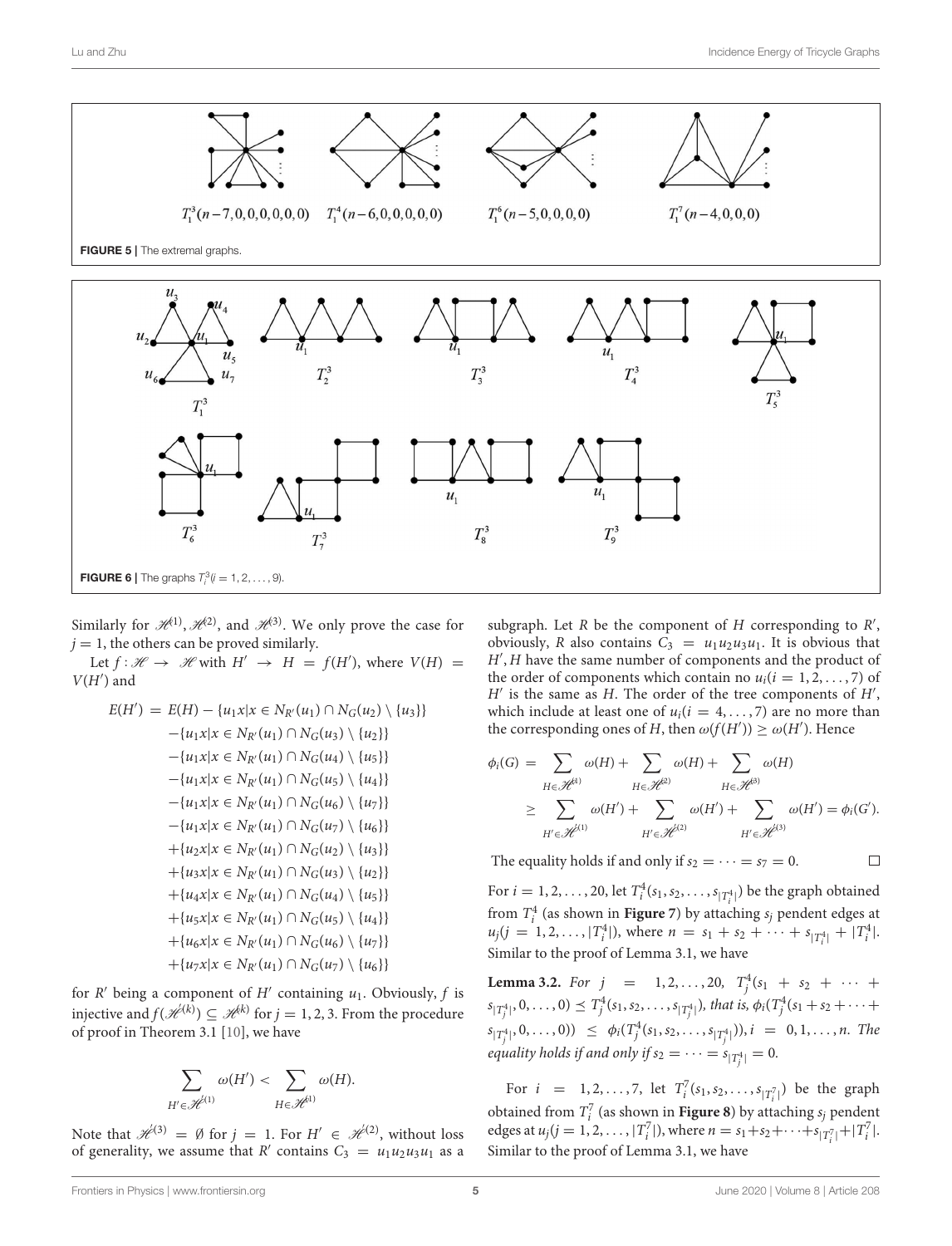**Lemma 3.3.**  $For j = 1, 2, ..., 7, T_j^7(s_1 + s_2 + \cdots + s_{|T_j^7|}, 0, ..., 0) \le$  $T_j^7(s_1, s_2, \ldots, s_{|T_j^7|}),$  that is,  $\phi_i(T_j^7(s_1 + s_2 + \cdots + s_{|T_j^7|}, 0, \ldots, 0)) \le$  $\phi_i(T_j^7(s_1,s_2,\ldots,s_{|T_j^7|})), i\,=\,0,1,\ldots,n.$  The equality holds if and only if  $s_2 = \cdots = s_{|T_j^7|} = 0$ .

For  $i = 1, 2, ..., 24$ , let  $T_i^6(s_1, s_2, ..., s_{|T_i^6|})$  be the graph obtained from  $T_i^6$  (as shown in **[Figure 9](#page-8-0)**) by attaching  $s_j$  pendent edges at  $u_j (j = 1, 2, ..., |T_i^6|)$ , where  $n = s_1 + s_2 + \cdots + s_{|T_i^6|} + |T_i^6|$ . Similar to the proof of Lemma 3.1, we have

**Lemma 3.4.** For  $j = 1, 2, ..., 24, T_j^6(s_1 + s_2 + \cdots +$  $s_{|T^6_j|}, 0, \ldots, 0) \preceq T^6_j(s_1, s_2, \ldots, s_{|T^6_j|}),$  that is,  $\phi_i(T^6_j(s_1 + s_2 + \cdots +$  $s_{|T_j^6|}, 0, \ldots, 0)$   $\leq \phi_i(T_j^6(s_1, s_2, \ldots, s_{|T_j^6|})), i = 0, 1, \ldots, n$ . The equality holds if and only if  $s_2=\cdots=s_{|T^6_j|}=0.$ 

**Lemma 3.5.** For  $n \geq |T_j^3|(j = 1, 2, ..., 9)$ ,

(i) 
$$
T_2^3(n-7,0,0,0,0,0,0) \ge T_1^3(n-7,0,0,0,0,0,0).
$$

(ii)  $T_j^3(n-8,0,0,0,0,0,0,0) \geq T_5^3(n-8,0,0,0,0,0,0,0,0)$  for  $\begin{array}{c}\n (\text{iii})\,\overline{\mathcal{T}}_j^3(4.000,0,0,0,0,0,0,0) \succeq T_6^3(n-9,0,0,0,0,0,0,0,0) \, for\end{array}$  $j = 7, 8, 9.$ 

Proof: (i) We have

$$
Q(T_2^3(n-7,0,\ldots,0)) - Q(T_1^3(n-7,0,0,0,0,0,0))
$$
  
=  $(x-1)^{n-8} [2(n-5)x^6 - (18n-90)x^5 + (62n-302)x^4$   
 $-(102n-462)x^3$   
 $+(80n-296)x^2 - (24n-24)x + 32].$ 

Further by Lemma 2.3,  $T_2^3(n-7,0,0,0,0,0,0) \ge T_1^3(n-7,0,0,0,0,0,0)$ .

$$
Q(T_3^3(n-8,0,0,0,0,0,0,0,0)) - Q(T_5^3(n-8,0,0,0,0,0,0,0,0))
$$
  
=  $(x-1)^{n-9}[(2n-12)x^7 - (22n-132)x^6 + (96n-568)x^5$   
 $-(212n-1208)x^4$   
+  $(250n-1308)x^3 - (150n-628)x^2 + (36n-32)x-48]$ ,  
 $Q(T_4^3(n-8,0,0,0,0,0,0,0)) - Q(T_5^3(n-8,0,0,0,0,0,0,0,0))$   
=  $(x-1)^{n-9}[(2n-11)x^7 - (23n-125)x^6 + (104n-546)x^5$   
 $-(233n-1128)x^4$   
+  $(266n-1047)x^3 - (140n-219)x^2 + (24n+200)x-68]$ ,  
 $Q(T_7^3(n-9,0,0,0,0,0,0,0)) - Q(T_6^3(n-9,0,0,0,0,0,0,0))$   
=  $(x-1)^{n-10}[(2n-14)x^8 - (26n-182)x^7 + (138n-958)x^6$   
 $-(382n-2594)x^5$   
+  $(580n-3748)x^4 - (456n-5608)x^3 + (144n-464)x^2 - 192x]$ ,  
 $Q(T_8^3(n-9,0,0,0,0,0,0,0)) - Q(T_6^3(n-9,0,0,0,0,0,0,0,0))$   
=  $(x-1)^{n-10}[(2n-14)x^8 - (26n-182)x^7 + (138n-948)x^6$   
 $-(364n-2512)x^5$   
+  $(520n-3520)x^4 - (368n-2400)x^3 + (96n-576)x^2]$ ,  
 $Q(T_9^3(n-9,0,0,0,0,0,0,0,0)) - Q(T_6^3(n-9,0,0,0,0,0,0$ 

So (ii) and (iii) hold.

**Lemma 3.6.** For 
$$
n \ge |T_j^4|(j = 1, ..., 20)
$$
,  
\n(i)  $T_j^4(n - |T_j^4|, 0, ..., 0) \ge T_1^4(n - 6, 0, ..., 0)$  for  $j =$   
\n $\begin{array}{rcl}\n2, 5, 6, 10, 15, 16, 17 \\
(ii) T_j^4(n - |T_j^4|, 0, ..., 0) \ge T_4^4(n - 7, 0, ..., 0) \text{ for } j =$   
\n $\begin{array}{rcl}\n3, 7, 8, 9, 18, 19, 20 \\
(iii) T_j^4(n - |T_j^4|, 0, ..., 0) \ge T_{14}^4(n - 7, 0, ..., 0) \text{ for } j = 11, 12, 13.\n\end{array}$   
\nProof:

$$
Q(T_2^4(n-6,0,\ldots,0)) - Q(T_1^4(n-6,0,\ldots,0))
$$
  
=  $(x-1)^{n-7}[(n-4)x^5 - (8n-32)x^4 + (23n-88)x^3$   
 $-(28n-92)x^2 + (12n-16)x - 16],$   
 $Q(T_3^4(n-7,0,\ldots,0)) - Q(T_4^4(n-7,0,\ldots,0))$   
=  $(x-1)^{n-8}[(n-5)x^6 - (10n-50)x^5 + (38n-188)x^4$   
 $-(68n-382)x^3 +$   
 $(56n-256)x^2 - (16n-64)x],$   
 $Q(T_{11}^4(n-8,0,\ldots,0)) - Q(T_{14}^4(n-7,0,\ldots,0))$   
=  $(x-1)^{n-9}[(2n-10)x^7 - (24n-120)x^6 + (110n-539)x^5$   
 $-(241n-1107)x^4 +$   
 $(255n-971)x^3 - (111n-161)x^2 + (9n+144)x - 12],$ 

By the results of **[Appendix](#page-8-1)**, the results hold.

**Lemma 3.7.** For  $n \geq |T_j^7|$   $(j = 1, ..., 7)$ ,  $T_j^7(n - |T_j^7|, 0, ..., 0) \geq$  $T_1^7(n-4,0,0,0).$ 

Proof: We have

$$
Q(T_2(n-5,0,\ldots,0)) - Q(T_1(n-4,0,\ldots,0))
$$
  
=  $(x-1)^{n-6}[(n-3)x^4 - (8n-28)x^3 + (18n-68)x^2$   
 $-(12n-48)x],$   

$$
Q(T_3^7(n-6,0,\ldots,0)) - Q(T_1^7(n-4,0,\ldots,0))
$$
  
=  $(x-1)^{n-7}[(2n-7)x^5 - (19n-73)x^4 + (55n-213)x^3$   
 $-(57n-199)x^2 + (19n-40)x - 12],$   

$$
Q(T_4^7(n-7,0,\ldots,0)) - Q(T_1^7(n-4,0,\ldots,0))
$$
  
=  $(x-1)^{n-8}[(3n-12)x^6 - (33n-140)x^5 + (126n-536)x^4$   
 $-(210n-828)x^3 + (151n-432)x^2 - (37n+48)x + 60],$   

$$
Q(T_5^7(n-7,0,\ldots,0)) - Q(T_1^7(n-4,0,\ldots,0))
$$
  
=  $(x-1)^{n-8}[(3n-12)x^6 - (33n-140)x^5 + (126n-540)x^4$   
 $-(210n-858)x^3 + (152n-514)x^2 - (39n+36)x + 39],$   

$$
Q(T_6^7(n-8,0,\ldots,0)) - Q(T_1^7(n-4,0,\ldots,0))
$$
  
=  $(x-1)^{n-9}[(4n-18)x^7 - (50n-238)x^6 + (233n-1139)x^5$   
 $-(521n-2541)x^4 + (584n-2713)x^3$   
 $-(301n-1171)x^2 + (50n-40) - 32],$   

$$
Q(T_7^7(n-9,0,\ldots,0)) - Q(T_1^7(n-4,0,\ldots,0))
$$
  
=  $(x-1)^{n-10}[(5n-25)x^8 - (70n-368)x^7 + (385n-20$ 

 $\Box$ So the results hold.  $\Box$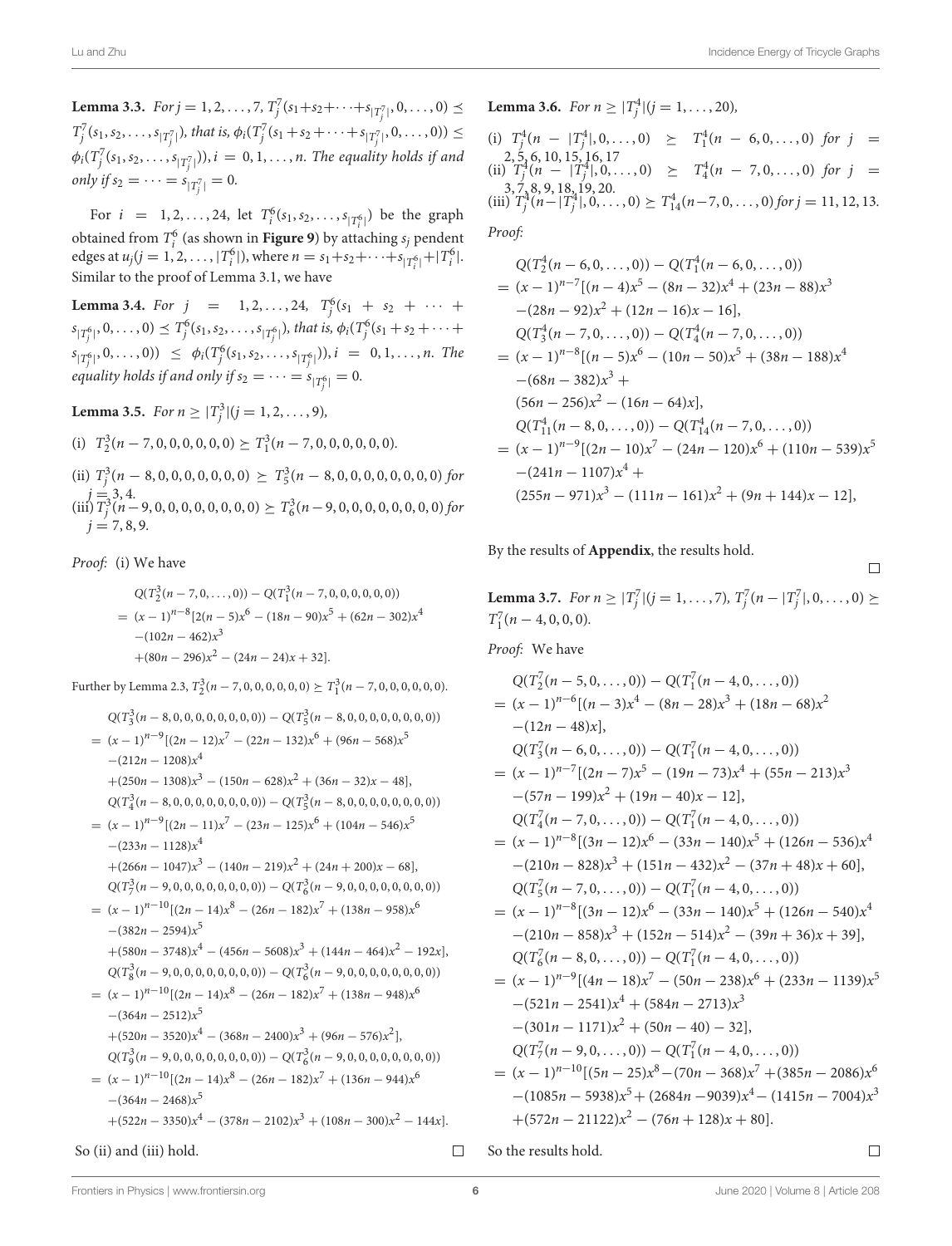$\Box$ 

**Theorem 3.8.** For  $G \in \mathcal{P}_n^1 \cup \mathcal{P}_n^1 \cup \mathcal{P}_n^7$ ,  $G \succeq T_1^7(n-4,0,0,0)$ . The equality holds if and only if  $G \cong T_1^7(n-4,0,0,0)$ .

*Proof:* If  $G \in \mathscr{B}_n^3$ , $e \cup \mathscr{B}_n^4$ , $e \cup \mathscr{B}_n^7$ , by Theorem 2.9, the results hold. If  $G \in \mathcal{P}_n^{3,0} \cup \mathcal{P}_n^{4,0} \cup \mathcal{P}_n^{7,0}$ , by direct calculation, we have

$$
Q(T_1^3(n-7,0,\ldots,0)) - Q(T_1^7(n-4,0,\ldots,0))
$$
  
=  $(x-1)^{n-8}[3x^6 - (3n+16)x^5 + (16n+54)x^4$   
 $-(30n+156)x^3 + (24n+259)x^2 - (7n+204)x+60]$   
 $Q(T_5^3(n-8,0,\ldots,0)) - Q(T_1^7(n-4,0,\ldots,0))$   
=  $(x-1)^{n-9}[nx^7 - (14n-16)x^6 + (66n-84)x^5$   
 $-(144n-108)x^4 + (157n+100)x^3 - (82n+316)x^2$   
+ $(16n+224)x - 48]$ ,  
 $Q(T_6^3(n-9,0,\ldots,0)) - Q(T_1^7(n-4,0,\ldots,0))$   
=  $(x-1)^{n-10}[(2n-4)x^8 - (28n-70)x^7 + (148n-391)x^6$   
 $-(393n-994)x^5 + (570n-1221)x^4$   
 $-(451n-616)x^3 + (180n+16)x^2 - (28n+96)x+16]$ ,  
 $Q(T_1^4(n-6,0,\ldots,0)) - Q(T_1^7(n-4,0,\ldots,0))$   
=  $(x-1)^{n-7}[2x^5 - (2n+8)x^4 + (8n+26)x^3$   
 $-(10n+68)x^2 + (4n+80)x - 32]$   
 $Q(T_4^4(n-7,0,\ldots,0)) - Q(T_1^7(n-4,0,\ldots,0))$   
=  $(x-1)^{n-8}[(n-1)x^6 - (12n-22)x^5 + (46n-85)x^4$   
 $-(75n-96)x^3 + (52n+16)x^2 - (12n+64)x+16]$   
 $Q(T_{14}^4(n-7,0,\ldots,0)) - Q(T_1^7(n-4,0,\ldots,0))$   
=  $(x-1)^{n-8}[(n-1)x^6 - (12n-24)x^5 + (47$ 

Further by Theorem 2.10 and lemmas 3.2–3.4, 3.6–3.8, we have  $G \geq T_1^7(n-4,0,0,0).$ 

**Lemma 3.9.** For  $n \geq |T_j^6|(j = 1, ..., 9, 11, ..., 24)$ ,  $T_j^6(n = 1, ..., 9, 11, ..., 14)$  $|T_j^6|, 0, \ldots, 0) \geq T_1^6(n-4, 0, 0, 0).$ 

Proof: We have

$$
Q(T_2^6(n-6,0,\ldots,0)) - Q(T_1^6(n-5,0,\ldots,0))
$$
  
=  $(x-1)^{n-7}[(n-3)x^5 - (9n-29)x^4 + (25n-76)x^3 - (26n-56)x^2 + (8n+16)x - 16]$ 

By the results of **[Appendix](#page-8-1)**, the results hold.

 $\Box$ 

**Theorem 3.10.** For  $G \in \mathcal{I}_n^6$ ,  $G \succeq T_{10}^6(n-5,0,0,0)$  or  $G \succeq$  $T_1^6(n-5,0,0,0)$ . The equality holds if and only if  $G \cong T_1^6(n-5,0,0,0)$ 5, 0, 0, 0, 0) or  $G \cong T_{10}^{6}(n-5, 0, 0, 0)$ .

*Proof*: If  $G \in \mathcal{I}_n^{6,e}$ , by Theorem 2.9 and

$$
Q(T_1^6(n-5,0,\ldots,0)) - Q(T_1^7(n-4,0,\ldots,0)) = 0 \quad (1)
$$

we have  $G \geq T_1^6(n-5, 0, 0, 0)$ .

If  $G \in \mathcal{I}_n^{6,0}$ , by Theorem 2.10, lemmas 3.5 and 3.9, we have  $G \geq T_{10}^6(n-7,0,\ldots,0)$  or  $G \geq T_1^6(n-5,0,0,0)$ .  $\Box$ 

**Remark:** By (3.1),  $T_1^6(n-5,0,\ldots,0)$  and  $T_1^7(n-4,0,\ldots,0)$ have the same signless Laplacian characteristic polynomials.

**Theorem 3.11.**  $T_{10}^6(n - 7, 0, \ldots, 0), T_1^6(n - 5, 0, 0, 0), T_1^7(n - 1)$ 4, 0, 0, 0) are the only three minimal elements in the partial set  $(\mathscr{T}_n, \geq).$ 

*Proof:* By (3.1), theorems 3.8 and 3.10, it is obvious that  $T_1^6(n-$ 5, 0, 0, 0),  $T_1^7(n-4, 0, 0, 0)$  are the minimal elements in the partial set  $(\mathscr{T}_n, \succ)$ .

Note that if there is a graph  $G_0$  in  $\mathcal{P}_n^{\delta} \cup \mathcal{P}_n^{\{ \mu \}} \cup \mathcal{P}_n^{\delta, e} \cup \mathcal{P}_n^{\{ \mu \}}$  such that  $T_{10}^6(n-7,0,\ldots,0)$  ≥  $G_0$ , then by Theorem 3.8 and (3.1), we have  $T_{10}^{6}(n-7,0,\ldots,0) \succeq T_{1}^{6}(n-5,0,0,0)$ . But

$$
Q(T_{10}^{6}(n-7,0,\ldots,0)) - Q(T_{1}^{6}(n-5,0,\ldots,0))
$$
  
=  $(x-1)^{n-8}[(2n-6)x^{6} - (22n-76)x^{5} + (83n-308)x^{4}$   
 $-(137n-542)x^{3}$   
 $+(98n-448)x^{2} - (24n-192)x - 48],$ 

it is a contradiction.

Hence the results hold.

### 4. THE INCIDENCE ENERGY OF TRICYCLIC GRAPHS

The incidence energy  $IE(G)$  of a graph G is defined to be the sum of the square root of all eigenvalues of  $Q(G)[3]$  $Q(G)[3]$ .

**Theorem 4.1.** [\[11\]](#page-9-10) Let G and G′ be two graphs of order n, if  $\varphi_k(G) \preceq \varphi_k(G')$  for  $1 \leq k \leq n$ , then  $IE(G) \leq IE(G')$ . In particular, if at least one of inequalities is strict, then  $\text{IE}(G) < \text{IE}(G').$ 

**Theorem 4.2.** If  $G \in \mathcal{T}_n$ , then  $IE(G) \geq IE(T_1^6(n-5, 0, 0, 0, 0)) =$ IE(T<sub>1</sub><sup>7</sup>(n – 4, 0, 0, 0)). The equality holds if and only if  $G \cong T_1^6(n-1)$ 5, 0, 0, 0, 0), or  $G \cong T_1^7(n-4, 0, 0, 0)$ .

Proof: By Theorem 3.11, we have  $IE(G) \geq min\{IE(T_{10}^6(n - 7, 0, \cdots, 0)), IE(T_1^6(n (5, 0, 0, 0, 0), \text{IE}(T_1^7(n-4, 0, 0, 0))$ Note that

$$
Q(T_1^7(n-4,0,\ldots,0)) = (x-1)^{n-5}[(x^5 - (n+9)x^4 + (9n+24)x^3 - (24n+32)x^2 + (20n+48)x - 48]
$$
  
\n
$$
= (x-1)^{n-5}(x-2)^2[x^3 - (n+5)x^2 + 5nx - 12],
$$
  
\n
$$
Q(T_{10}^6(n-7,0,\ldots,0)) = x(x-1)^{n-8}[(x^7 - (n+12)x^6 + (14n+48)x^5 - (76n+56)x^4 + (203n-83)x^3 - (278n-230)x^2 + (182n-128)x - 44n]
$$
  
\n
$$
= x(x-1)^{n-7}(x-2)[x^5 - (n+9)x^4 + (11n+19)x^3 - (41n-19)x^2 + (58n-64)x - 22n].
$$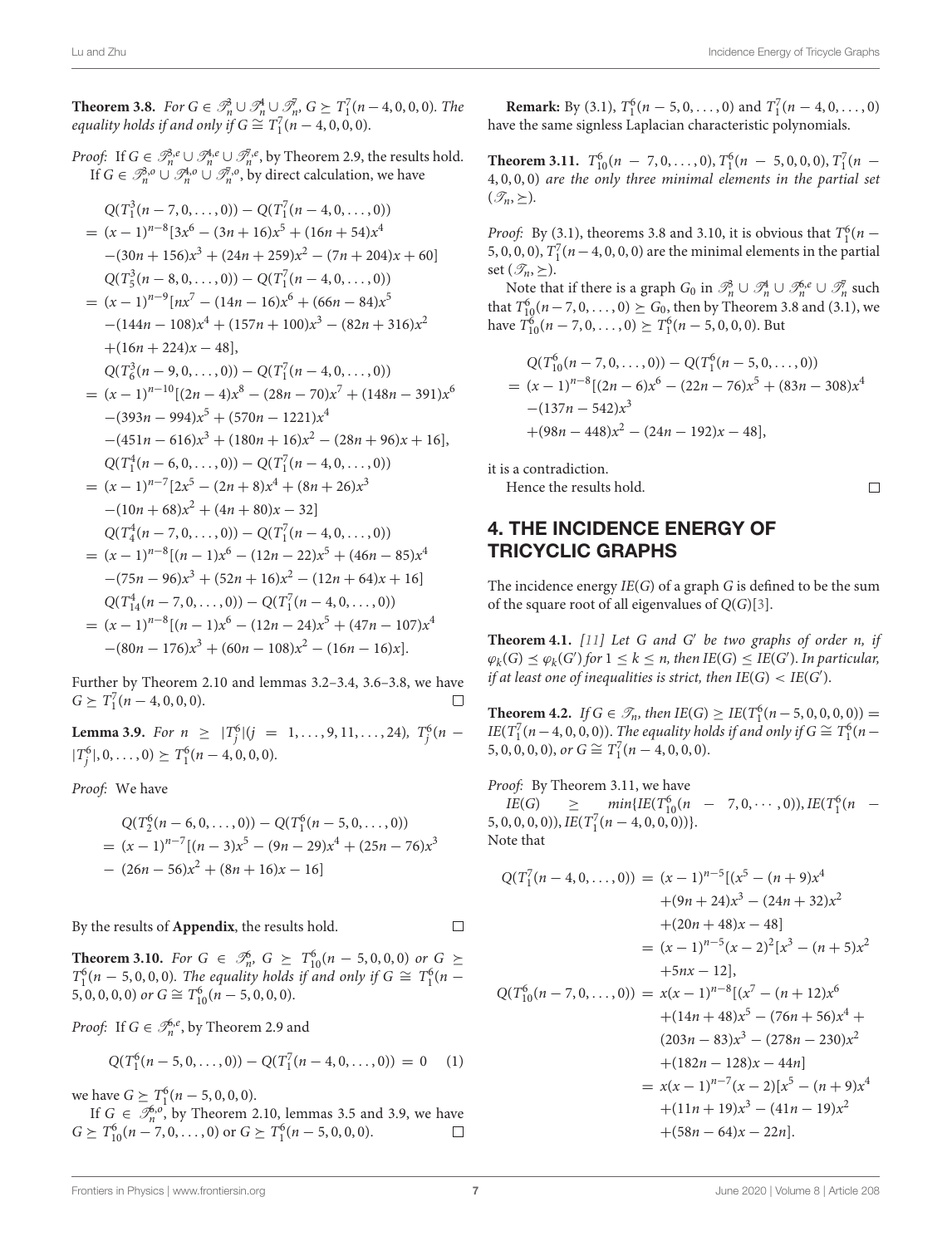![](_page_7_Figure_2.jpeg)

<span id="page-7-1"></span><span id="page-7-0"></span>Let  $\alpha_1 \ge \alpha_2 \ge \alpha_3$  be the roots of  $x^3 - (n+5)x^2 + 5nx - 12 = 0$ , and  $\beta_1 \geq \beta_2 \geq \beta_3 \geq \beta_4 \geq \beta_5$  be the roots of  $x^5 - (n+9)x^4 +$  $(11n + 19)x<sup>3</sup> - (41n - 19)x<sup>2</sup> + (58n - 64)x - 22n = 0$ , then  $\beta_5 \leq 0.55$ .

$$
6.261 + \sqrt{n - 1.98} \le \sum_{i=1}^{5} \sqrt{\beta_i} \le 6.286 + \sqrt{n - 1.9},
$$
  

$$
2.22 + \sqrt{n - 0.07} \le \sum_{i=1}^{3} \sqrt{\alpha_i} \le 2.5 + \sqrt{n + 0.07},
$$
  

$$
3.597 \le \sum_{i=1}^{5} \sqrt{\beta_i} - \sum_{i=1}^{3} \sqrt{\alpha_i} \le 3.92.
$$

$$
IE(T_{10}^{6}) = (n-7) + \sqrt{2} + \sqrt{\beta_1} + \sqrt{\beta_2} + \sqrt{\beta_3} + \sqrt{\beta_4} + \sqrt{\beta_5}.
$$
  
It is easy to see that

$$
IE(T_{10}^6) - IE(T_1^7) = \sum_{i=1}^5 \sqrt{\beta_i} - \sum_{i=1}^3 \sqrt{\alpha_i} - 2 - \sqrt{2}
$$
  
\n
$$
\geq 3.597 - 2 - \sqrt{2} > 0.
$$

If  $n \leq 40$ , by Matlab7.0 it is easy to see  $IE(T_{10}^6) > IE(T_1^7)$  holds.

 $IE(T_1^7) = (n-5) + 2\sqrt{2} + \sqrt{\alpha_1} + \sqrt{\alpha_2} + \sqrt{\alpha_3}$ 

If  $n \geq 40$ , it is easy to see that  $n - 0.07 \leq \alpha_1 \leq n + 0.07$ ,  $4.93 \le \alpha_2 \le 5, 0 \le \alpha_3 \le 0.07 \text{ and } n - 1.98 \le \beta_1 \le n - 1.9,$  $4.58 \le \beta_2 \le 4.62, 3.41 \le \beta_3 \le 3.42, 2.37 \le \beta_4 \le 2.39, 0.54 \le$ 

So the assertions hold.

 $\Box$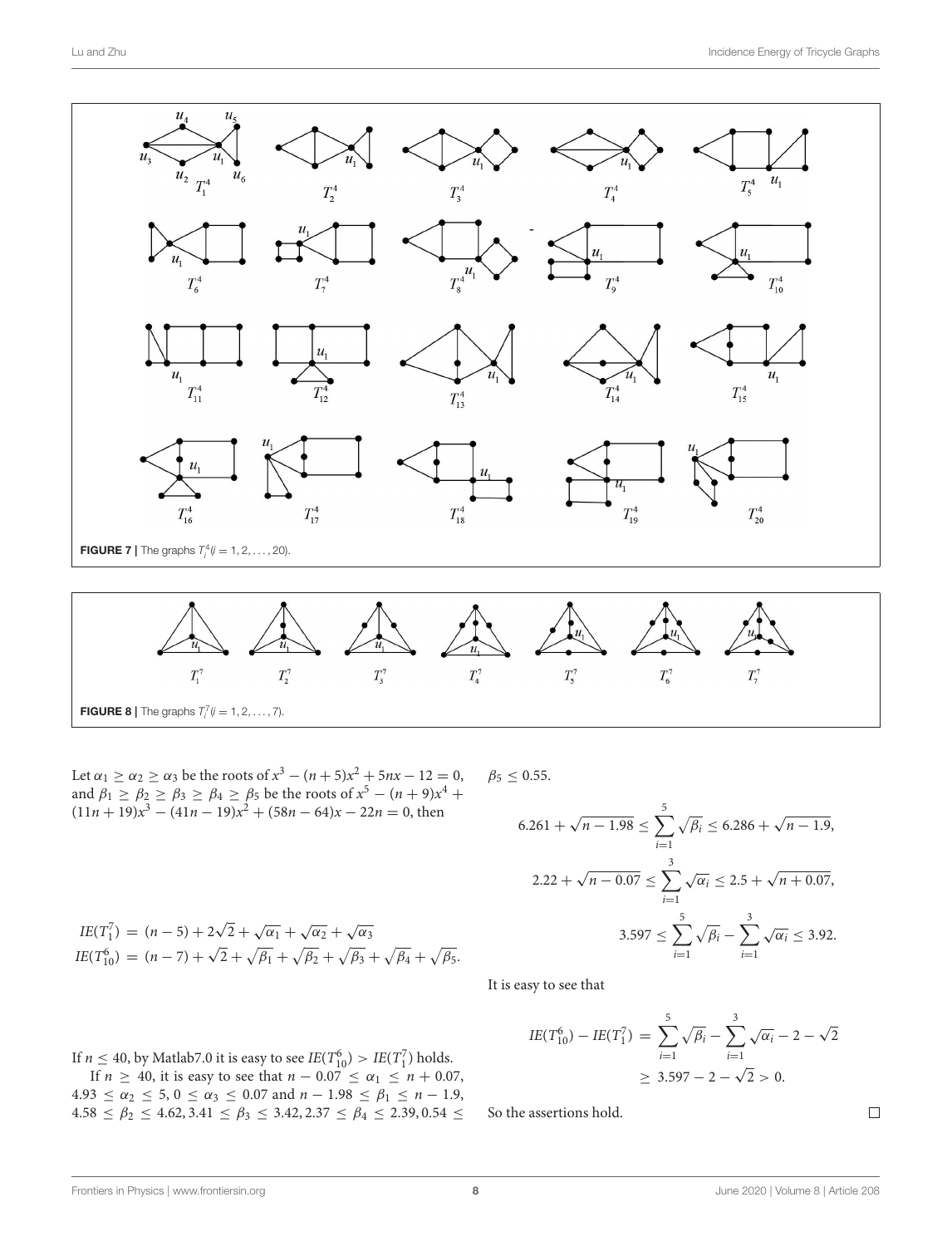![](_page_8_Figure_2.jpeg)

### <span id="page-8-0"></span>5. CONCLUSION AND EXTENSION

This paper propose an appropriate graph transformation to reflect the monotonicity of the coefficients, and give a sharp lower bound for incidence energy in the class of tricyclic graphs and characterize the extremal structures. The study on boundary of the incidence energy and its extremum structure of tricyclic graphs enriches and develops the study of the graph structure, but also connects the mathematical branch with other disciplines such as biology, physics and chemistry. It promotes the development of some theories of graph theory. It promotes the development of graph structure, the development of graph theory, and the study of graph theory and its application. For example, mathematical biology, application of graph theory in power system, molecular structure based on graph theory. Furthermore, similar to the graph energy, the incidence energy also reflects some physical and chemical properties of conjugated molecules, such as melting point and boiling point, this provides a theoretical reference for the researchers of the synthesis of new materials and new materials, and saves the cost for the development of new materials and new materials to a certain extent. Based on the extensive application of graph theory in many fields, the findings of this study have many important implications for future practice.

# DATA AVAILABILITY STATEMENT

The original contributions presented in the study are included in the article/**[Supplementary Materials](#page-8-1)**, further inquiries can be directed to the corresponding author/s.

### AUTHOR CONTRIBUTIONS

ZZ contributed to the conception of the study, performed the data analyses, and wrote the manuscript. HL contributed significantly to analysis and manuscript preparation and helped to perform the analysis with constructive discussions.

### FUNDING

This work was supported by the Scientific Research Project of Education Department of Shaanxi Province (19JK0906).

#### SUPPLEMENTARY MATERIAL

<span id="page-8-1"></span>The Supplementary Material for this article can be found [online at: https://www.frontiersin.org/articles/10.3389/fphy.](https://www.frontiersin.org/articles/10.3389/fphy.2020.00208/full#supplementary-material) 2020.00208/full#supplementary-material